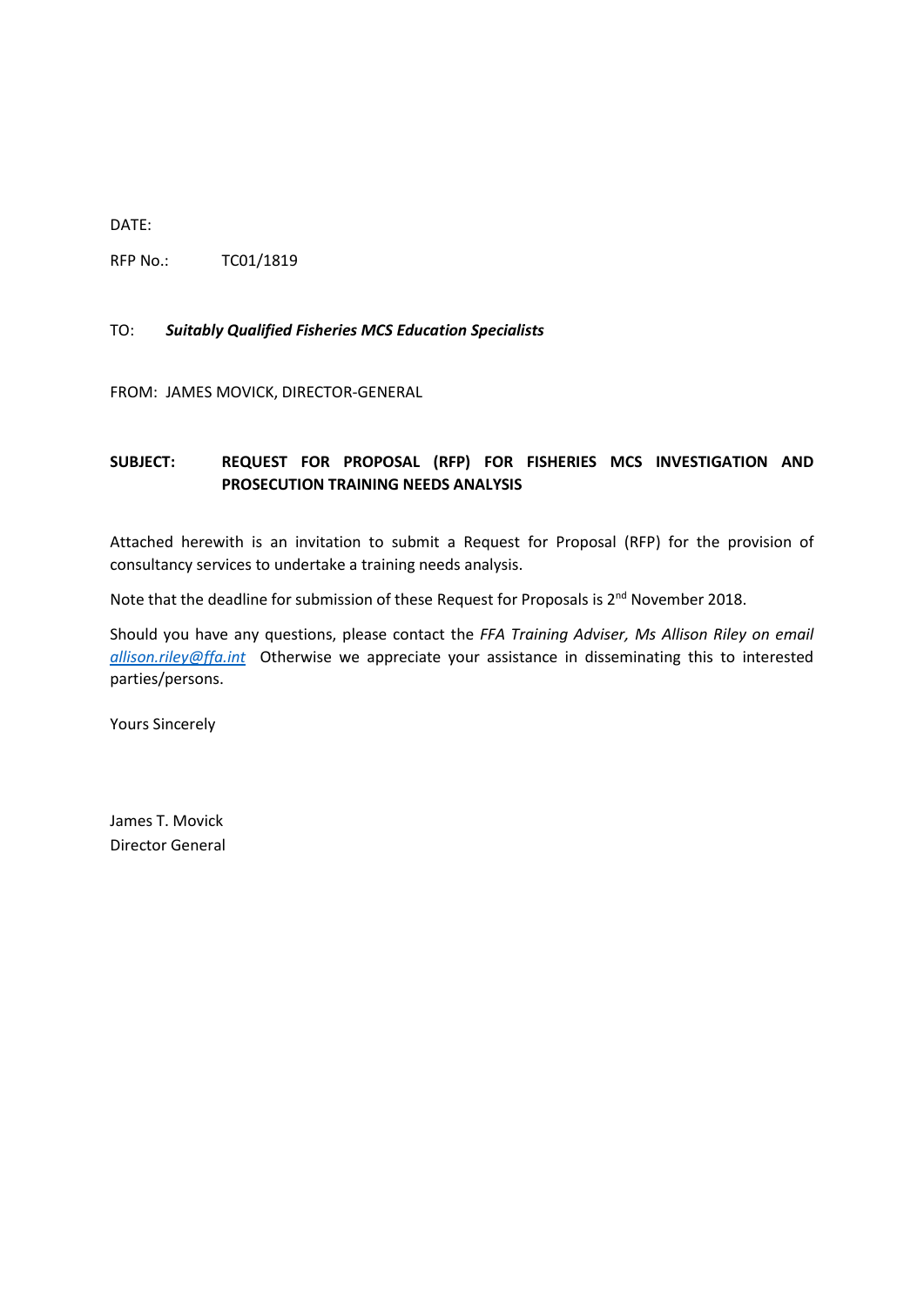# **CALL FOR REQUEST FOR PROPOSAL**

# **Background**

The Pacific Islands Forum Fisheries Agency (FFA) traces its origin to the South Pacific Forum meeting in Port Moresby in 1978 which adopted a Declaration on the Law of the Sea and the establishment of a regional fisheries agency and outlined its functions. The Agency is responsible for assisting its 17 members to build and develop human resource capacity in sustainable tuna fishery management and development of the tuna fishery resources while maintaining operational enforcement and compliance with national laws and regional tuna fisheries arrangements. In recent years FFA has been translating its ad-hoc tuna fishery training into accredited qualifications offered through recognised higher educational training providers in the Pacific.

# FFA's Role for its Members

FFA consists of the Forum Fisheries Committee (FFC) of officials and FFC Ministerial Meeting, which are its governing bodies, and a Secretariat. The Secretariat, with a current establishment of approximately ninety positions, is organised into four divisions: Fisheries Management, Fisheries Development, Fisheries Operations, and Corporate Services. FFA is led by an executive management unit headed by the Director-General.

The Vision of the Members of the Pacific Islands Forum Fisheries Agency is: "Our people will enjoy the highest levels of social and economic benefits through the sustainable use of our offshore fisheries resources".

The Mission of the Forum Fisheries Agency is: "To drive regional cooperation to create and enable the maximum long term social and economic benefit from the sustainable use of our shared offshore fishery resources."

The work of the Agency includes services delivered by three programmes: Fisheries Management, Fisheries Development and Fisheries Operations. Each of these programmes have specific areas or topics that require training for effective implementation. The Agency also has an Executive that delivers High Level Advice and a Corporate Services Division.

# Monitoring, Control and Surveillance in Fisheries

A challenge faced by FFA members is the occurrence of illegal, unreported and unregulated (IUU) fishing activities within the region. It is the objective of Monitoring, Control and Surveillance (MCS) Fisheries Officers to effectively identify, report, investigate and aid in the prosecution of those involved in such IUU fishing actions. IUU fishing is in breach of national legislation; undermines regional fisheries conservation and management measures; and deprives Pacific Island Countries (PICs) of the full value of their offshore fisheries resources.

The successful implementation of MCS activities relies upon competent fisheries officers across the region. It is the objective of FFA to assist members in developing their fisheries officers to achieve competence and to have these skills recognised at a regional level. Working with the University of South Pacific (USP), Pacific TAFE program, FFA has developed the Certificate IV in Fisheries Enforcement and Compliance course (CEFC). The CEFC is an entry level course for new MCS officers in the region with the potential to develop further and open up more learning pathways toward career development.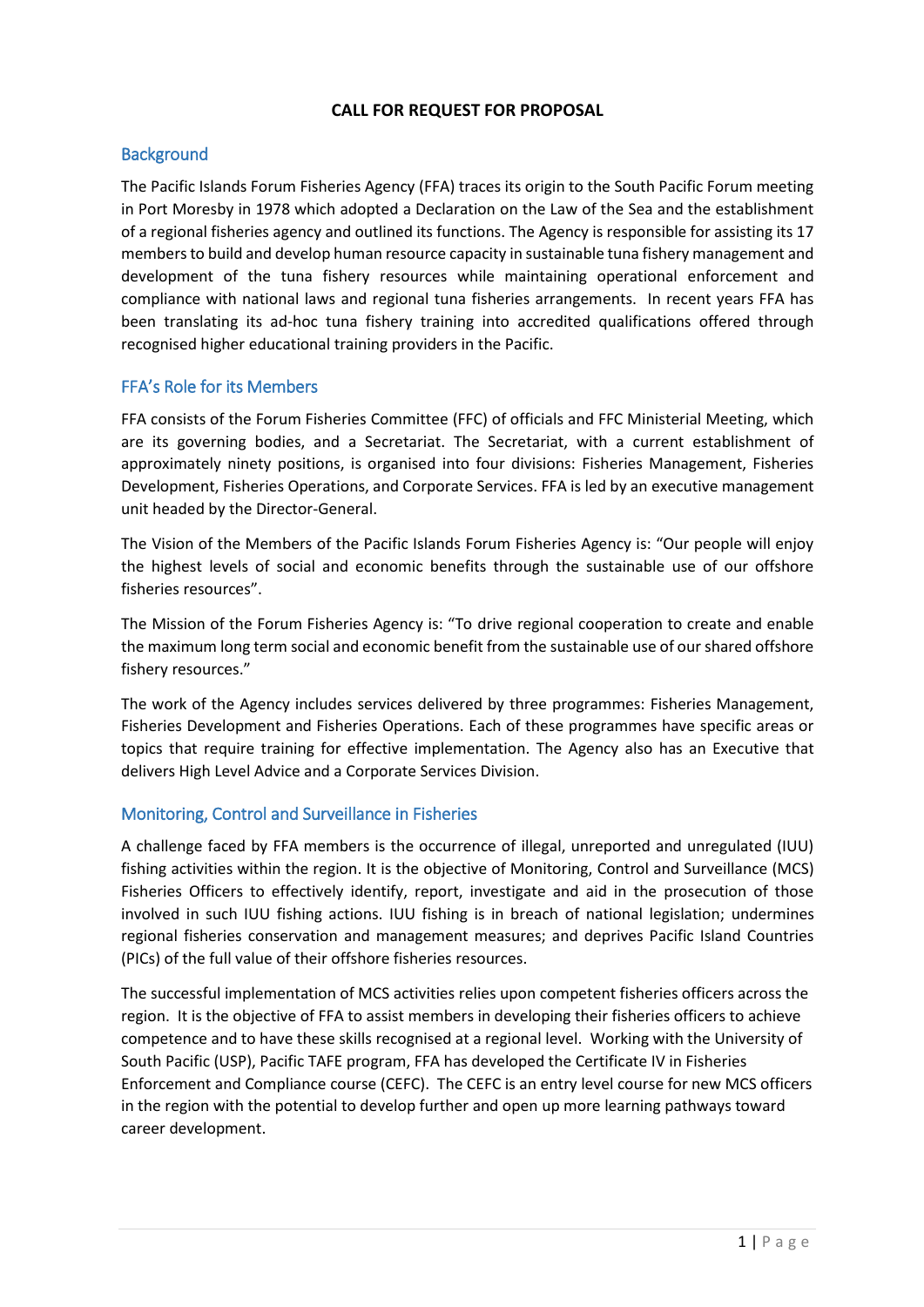# Objective of the Consultancy

The objective of this consultancy is in two parts:

- The first, to research and complete a training needs report analysing the tasks and knowledge required by MCS Fisheries Officers to investigate and develop a successful case for prosecution.
- The second, to research and complete a training needs analysis (TNA) of the skills, knowledge and legislative requirements for suitably trained MCS Officers to appear as Fisheries Prosecutors in Court for lower level fisheries prosecutions. The TNA will need to make an assessment of current performance across MCS practitioners in their workplace.

The report is to include existing and available training opportunities in the region, identifying the gaps between training and 'on the job' requirements and performance against these two objectives. The report is to include recommendations in respect of additional content to be taught, assessment tools and possible training organisations with the ability and desire to develop and deliver the training over the longer term in an efficient fashion.

# REQUEST FOR PROPOSAL (RFP)

An RFP is invited from interested Consultants or Companies who specialise in training and undertaking training gap analyses in the Pacific region, preferred candidates will have experience in fisheries.

RFPs must be submitted in two parts, *Technical* proposals are requested to be no more than six (6) pages, detailing consultants experience, expected timelines and other relevant content. *Financial*  proposal is to be no more than one (1) page and to be a separate document.

# Terms of Reference

Contractors will be requested to undertake the following scope of work:

- 1. Review FFA Member MCS Officer's job descriptions, standard operating procedures (SOPs) and powers, WCPFC standards and other relevant documents detailing the necessary tasks to be completed and knowledge required by MCS Fisheries Officers and persons involved in fisheries prosecution.
- 2. Review and analyse related laws, regulations and related rules pertaining to prosecutorial powers by MCS officers for each FFA member country, and identify gaps and make recommendations.
- 3. Analyse a consolidated view of best practice against current performance standards in the workplace.
- 4. Interview MCS Fisheries Officers, Prosecutors responsible for fisheries related cases, their Supervisors, fisheries department Managers, other involved relevant enforcement agencies along with regional fisheries MCS experts to identify gaps in fisheries investigation and prosecution performance.
- 5. Review existing relevant training courses available and highlight additional needs (not available in existing courses) when compared against position tasks and performance.
- 6. Identify any barriers experienced by MCS fisheries officers in participating in these training opportunities.
- 7. Provide recommendations on how to overcome the barriersthat were identified to participating in training.
- 8. Submit a final report to FFA analysing fisheries investigation and prosecution training needs, consolidating MCS fisheries officer training in the region and provide recommendations on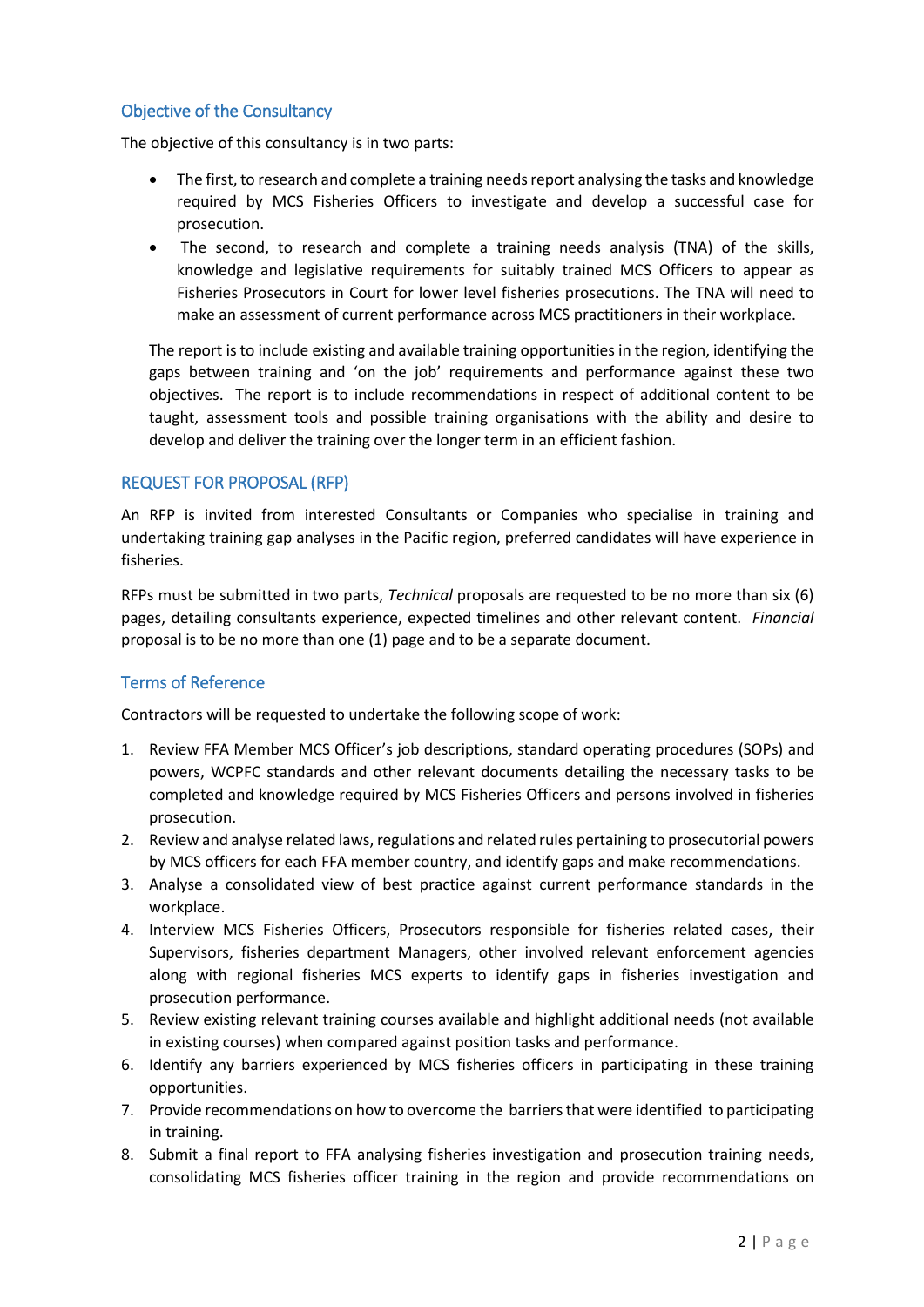content required to fill gaps in learning and training. The report will also provide contacts interested in the further development and delivery of an accredited, advanced fisheries investigation and prosecution training for officers in the Pacific.

### Evaluation and Assessment of RFP

All bids shall be evaluated using a two stage procedure with evaluation of the technical proposal being completed prior to any financial proposal being reviewed and compared.

The overall evaluation weighting shall be 80% Technical and 20% Financial.

Bidders are required to submit their financial proposal as a separate document.

# Technical Proposal

| <b>Evaluation Criteria</b>                            | Weighting |
|-------------------------------------------------------|-----------|
| Experience in training development and needs analysis | 30        |
| Experience in fisheries MCS                           | 30        |
| Methodology                                           | 20        |
| <b>Expected timelines</b>                             | 20        |
| Total                                                 | 100%      |

In the second stage, the financial proposal evaluation, those bidders who have attained a minimum of 70% score in the technical evaluation will be compared

### Financial Proposal

Price may be quoted in United States Dollars (USD)

#### References

All submissions are required to provide evidence of experience in at least two (2) similar projects.

# Request for further information

For additional information regarding the tender or to arrange an on-site visit please contact Training Adviser Ms Allison Riley on email [allison.riley@ffa.int](mailto:allison.riley@ffa.int)

# Closing date of proposal

Tenders must be received by 5.00pm (Honiara time) on 2<sup>nd</sup> November 2018

Tenders should be addressed to: Director General FFA Tender Committee Forum Fisheries Agency (FFA) CP01/1819 Fisheries Investigation TNA PO Box 629 Honiara

OR